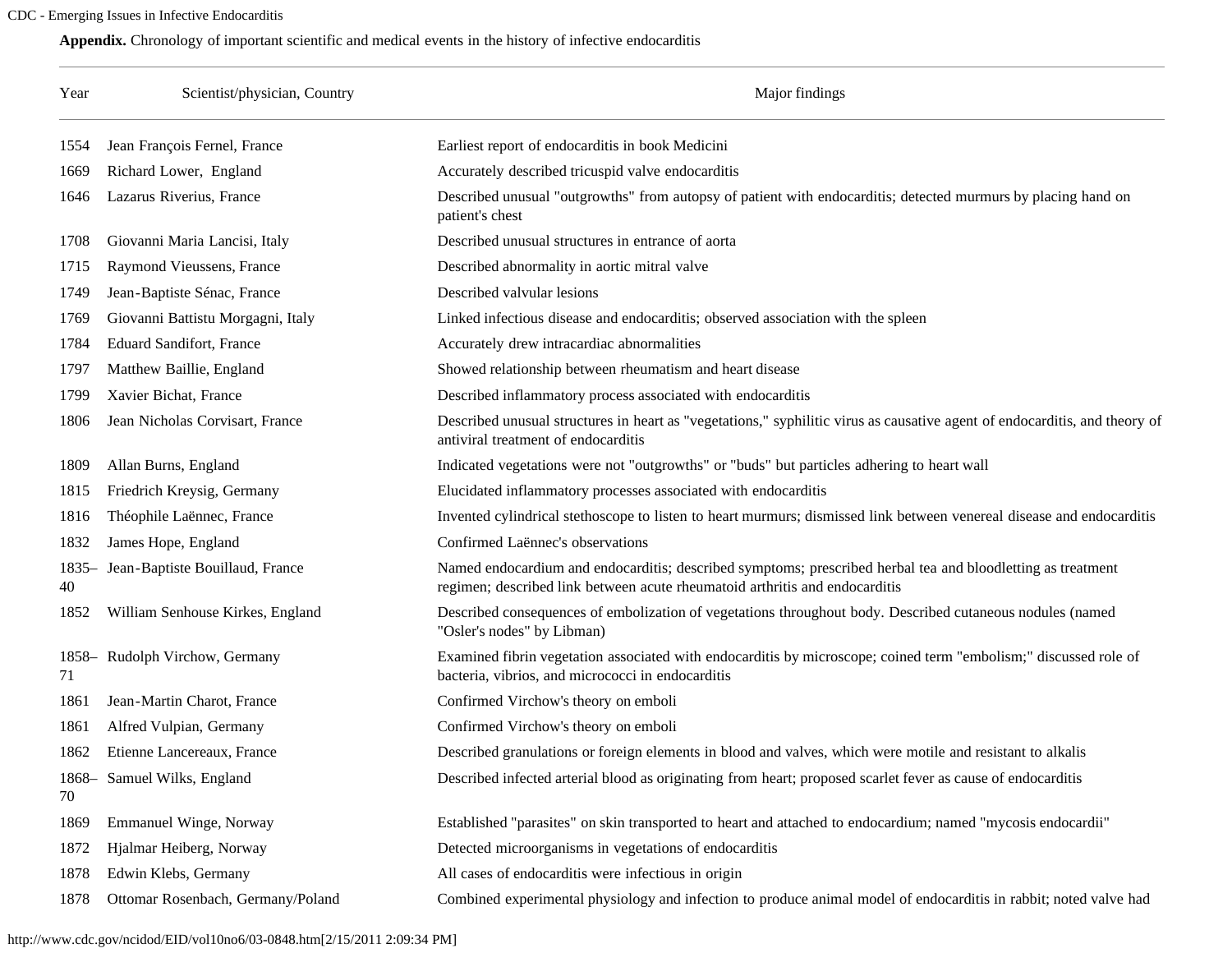CDC - Emerging Issues in Infective Endocarditis

|      |                                                                                     | to be damaged before bacteria grafted onto valve                                                                                                                            |
|------|-------------------------------------------------------------------------------------|-----------------------------------------------------------------------------------------------------------------------------------------------------------------------------|
| 1878 | Karl Koester, Germany                                                               | Micrococci enter vessels that valves were fitted into; valves exposed to abnormal mechanical attacks over long period<br>created favorable niche for bacterial colonization |
| 1879 | Joseph Hamburg, Germany                                                             | Virchow's student; employed early animal model of endocarditis                                                                                                              |
| 1879 | Germain Sée, France                                                                 | Proposed etiology of endocarditis was based on infectious model and treatment should focus on eliminating "parasitic<br>infection"                                          |
| 1880 | Jacques Doleris, France                                                             | Working with Pasteur, proposed use of routine blood cultures                                                                                                                |
| 86   | 1881- Arnold Netter, France                                                         | Believed endocarditis could appear during various infections; noted translocation of respiratory pathogen from<br>pulmonary lesion to valve through blood                   |
| 1883 | Michel Peter, France                                                                | Believed microorganisms were result, not cause, of endocarditis                                                                                                             |
| 1884 | Joseph Grancher, France                                                             | Named disease "infective endocarditis"                                                                                                                                      |
| 1886 | Valimir Wyssokowitsch and Johannes Orth,<br>Germany                                 | Demonstrated various bacteria introduced to bloodstream could cause endocarditis on valve that had previous lesion                                                          |
| 1885 | Sir William Osler, Canada                                                           | Synthesized work of others relating to endocarditis                                                                                                                         |
| 1899 | Hermann Lenhartz, Austria                                                           | Described streptococcal, staphylococcal, pneumococcal, and gonococcal endocarditis                                                                                          |
| 1903 | Hugo Schottmüller, Germany                                                          | First described "endocarditis lenta"                                                                                                                                        |
| 1909 | John Alexander Mullen, Canada                                                       | Credited by Osler as first to observe cutaneous nodes (named "Osler's nodes" by Libman) in patients with endocarditis                                                       |
| 1909 | Sir Thomas Horder, England                                                          | Analyzed 150 cases of endocarditis and published diagnostic criteria relating to signs and symptoms                                                                         |
| 1910 | Emmanual Libman, USA                                                                | Described initial classification scheme to include "subacute endocarditis," with clinical signs/symptoms; absolute<br>diagnosis required blood cultures                     |
| 1981 | Von Reyn, USA                                                                       | Described Beth Israel criteria based on strict case definitions                                                                                                             |
| 1994 | David Durack, USA                                                                   | New criteria utilizing specific echocardiographic findings                                                                                                                  |
| 1995 | American Heart Association, USA                                                     | Antibiotic treatment of adults with infective endocarditis caused by streptococci, enterococci, staphylococci, and                                                          |
|      |                                                                                     | HACEK <sup>a</sup> microorganisms                                                                                                                                           |
| 1996 | Pierre Fournier, France                                                             | Modified Duke criteria to allow serologic diagnosis of Coxiella burnetii                                                                                                    |
| 1997 | American Heart Association, USA                                                     | Guidelines for preventing bacterial endocarditis                                                                                                                            |
| 1997 | Lamas and Eykyn, UK                                                                 | Suggested modifications to Duke criteria for clinical diagnosis of native valve and prosthetic valve endocarditis:<br>analysis of 118 pathologically proven cases           |
| 1998 | Working Party of the British Society for<br>Antimicrobial Chemotherapy, UK          | Guidelines for antibiotic treatment of streptococcal, enterococcal, and staphylococcal endocarditis                                                                         |
| 1998 | Endocarditis Working Group of the International<br>Society for Chemotherapy, Europe | Antibiotic treatment of infective endocarditis due to viridans streptococci, enterococci, and other streptococci;<br>recommendations for surgical treatment of endocarditis |
| 2000 | Jennifer Li, USA                                                                    | Updated and modified Duke criteria                                                                                                                                          |
| 2002 | Beverley C. Millar, UK                                                              | Modified Duke criteria to include a molecular diagnosis of causal agents $(20)$                                                                                             |
| 2003 | 2001- Didier Raoult, France                                                         | Described etiology of Bartonella spp., Tropheryma whipplei, and Coxiella burnetii in endocarditis                                                                           |